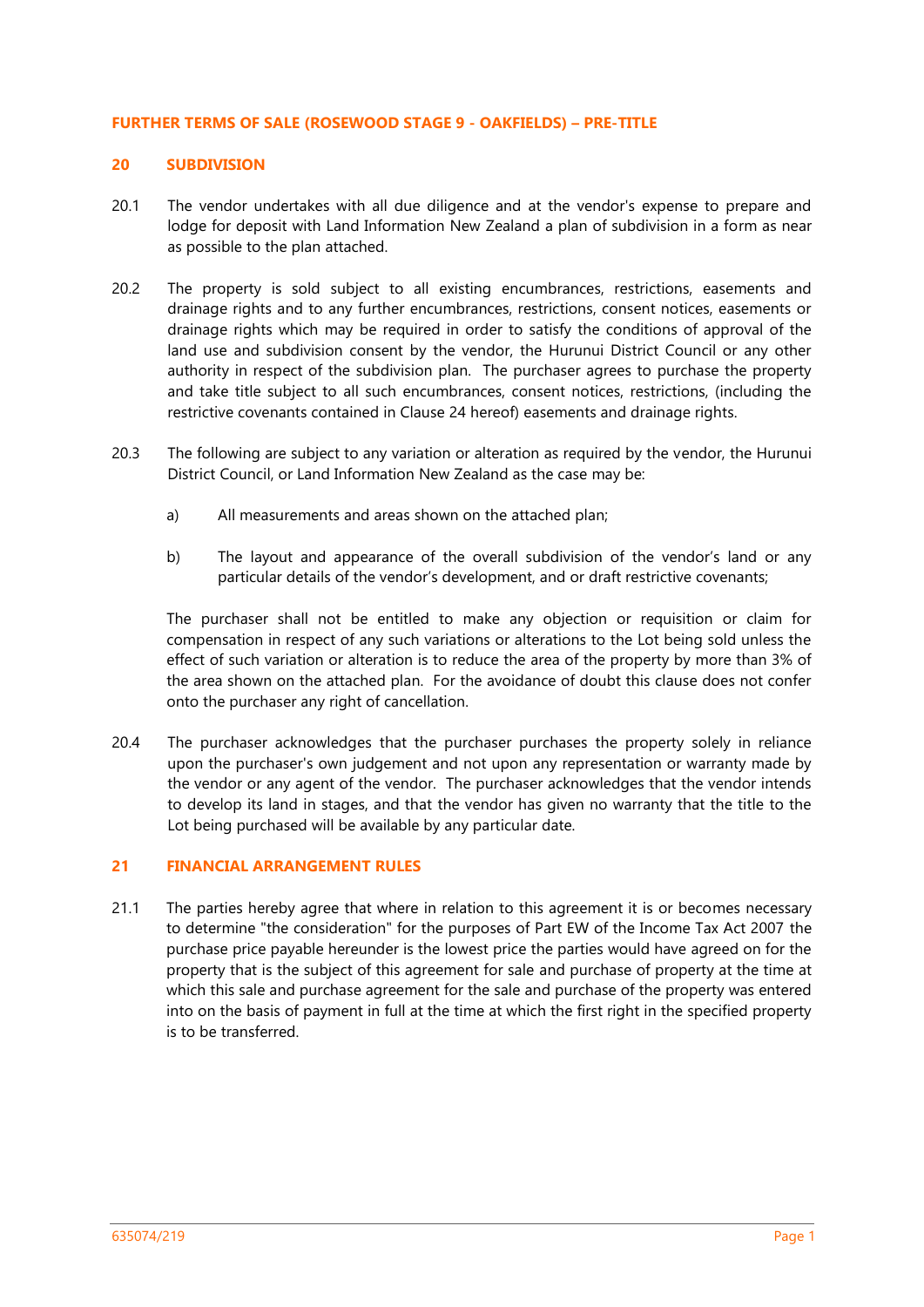### **22 CREDIT CONTRACTS AND CONSUMER FINANCE ACT 2003**

- 22.1 It is recorded that:
	- a) the settlement date is the earliest date on which the parties would in any circumstances have agreed that the balance of the purchase price was to be payable; and
	- b) neither the period between the date of this agreement and the settlement date nor any other provision in this agreement evidences any deferment of the purchaser's obligation to pay the purchase price for the purposes of section 6 of the Credit Contracts and Consumer Finance Act 2003; and
	- c) accordingly this agreement is not a "credit contract" for the purposes of or within the meaning of that Act.

### **23 NO CAVEAT**

23.1 The purchaser agrees that neither the purchaser nor any person claiming through the purchaser will lodge a caveat against the title to the land or any part of it prior to the survey plan being deposited at Land Information New Zealand. In the event of the purchaser or any person claiming through the purchaser lodging a caveat the vendor may forthwith take all necessary steps at the purchaser's cost to secure the immediate removal of such caveat and the purchaser agrees that the production of this agreement to the District Land Registrar at Christchurch shall entitle the District Land Registrar to remove the caveat from the title. If the purchaser registers any caveat or procures the registration of any caveat in contravention of this clause, the purchaser shall pay to the vendor liquidated damages of \$1,000.00 per day for so long as such caveat prevents the deposit of vendor's plan of subdivision.

# **24 COMPLIANCE BOND**

- 24.1 On settlement the purchaser shall pay to the vendor a Bond of \$2,500.00 ("the Bond") which the vendor is entitled to apply towards repair or reinstatement of any damage caused to the infrastructure of the subdivision or to any neighbouring lots during the course of construction of the dwelling, and to ensure compliance with all relevant restrictive covenants. The procedure for the refund or retention of the Bond shall be as follows.
- 24.2 At any time up to six months after the issue of a Code Compliance Certificate for the first dwelling built on the lot, the purchaser shall be entitled to apply to the vendor for the refund of the Bond. The application shall be in writing, and must be accompanied by a copy of the Code Compliance Certificate for the dwelling.
- 24.3 As soon as practicable after receipt of the purchaser's application, a representative of the vendor will inspect the lot to determine if there has been any damage caused to the infrastructure of the subdivision (roads, footpaths, berms, kerbs, trees and street furniture) or to any fences or neighbouring lots during the course of construction of the dwelling, and compliance with the covenants registered against the title.
- 24.4 If in the opinion of the vendor there has been damage caused or the covenants have not been complied with, the vendor shall notify the purchaser in writing of the particulars of the damage or non-compliance and will specify a reasonable time within which repairs or reinstatement of the damaged parts or covenant adherence must be completed by the purchaser.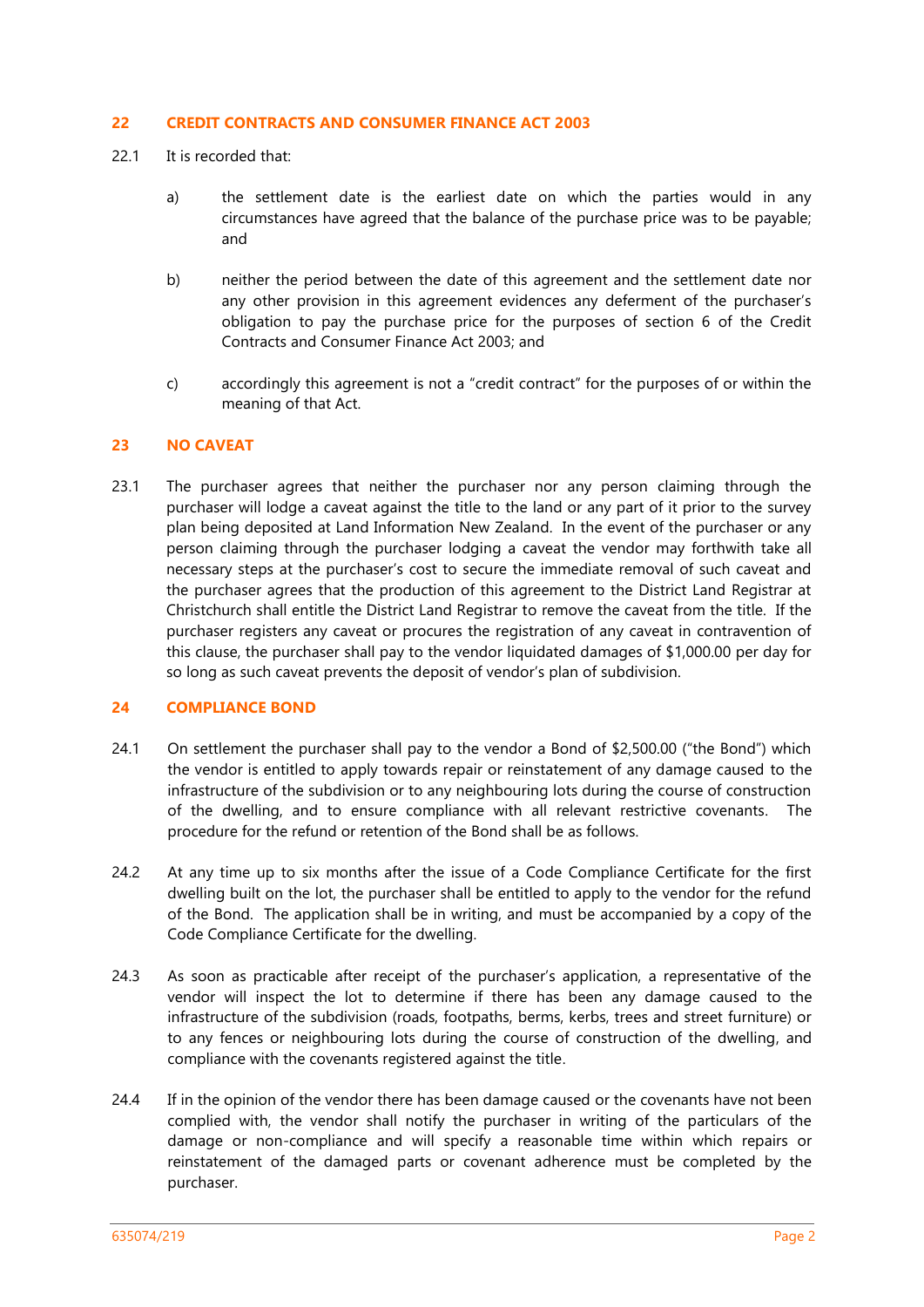- 24.5 If at the expiry of the period referred to in 24.4 (or such later date as the vendor may agree in writing), the purchaser has not repaired or reinstated the damage, the vendor will be entitled to apply the Bond in meeting the cost of repair or reinstatement. Any balance of the Bond remaining after the repair or reinstatement shall be refunded to the purchaser.
- 24.6 If in the opinion of the vendor after carrying out the inspection in paragraph 24.3 there is no outstanding damage caused, the vendor shall refund the Bond to the purchaser.
- 24.7 The vendor is not obliged to hold the Bond in a separate account nor to account to the purchaser for any interest earned on the Bond.
- 24.8 If the purchaser does not apply in writing for the refund of the Bond within six months of the issue of a Code Compliance Certificate for the dwelling, the vendor shall be entitled to permanently retain the Bond at its sole discretion.
- 24.9 In the event that the purchaser sells the lot without building on it, the vendor shall continue to hold the Bond on the terms set out above, and will make any refund of the Bond to the owner of the lot at the time the dwelling is built. It is recommended that the original purchaser make provision in any agreement to sell the lot, for the party purchasing to refund the Bond to the original purchaser directly.

# **25 RESTRICTIVE COVENANTS**

- (a) It is acknowledged by the purchaser that the draft covenants set out in Appendix A are to be registered for the benefit of all of the residential lots on the plan of subdivision to the intent that each of the residential lots will be subject to a general scheme, and the purchaser agrees to be bound by the restrictive covenants as set out in Appendix A. The Vendor will register the restrictive covenants prior to settlement.
- (b) It is further acknowledged by the purchaser that the property is located in the ninth of multiple stages of residential development at the vendor's property, and accordingly the vendor reserves the right to register a covenant preventing the purchaser and the successors in title from objecting either directly or indirectly to any further stage or development of the vendor's property into residential development.

## **26 FENCING BY VENDOR**

- (a) The vendor will not be liable to contribute to any boundary fence to the Lot, nor as an owner of an adjacent Lot under the Fencing Act 1977 and shall be entitled to register a fencing covenant as part of the Restrictive Covenants at clause 25.
- (b) In respect of Lots 236-238 and 253-254, the vendor shall erect and provide a 1.2m high, warner style pool fence on the north boundary, and in respect of Lot 235, the vendor shall erect and provide a 1.2m high, warner style pool fence on the north and eastern boundary, and in respect of lot 234 the vendor shall erect and provide a 1.2m high, warner style pool fence on the western boundary; all adjoining local purpose Hurunui District Council reserve. The purchaser shall pay to the vendor for such fence calculated at a total price of \$215.00 plus GST per lineal meter, such sum being payable at settlement. The vendor will use its best endeavours to ensure such fence is erected on or before settlement, but in any event not later than two months following settlement, and any failure to have erected by settlement shall not be a reason to deduct from settlement nor withhold settlement in any form.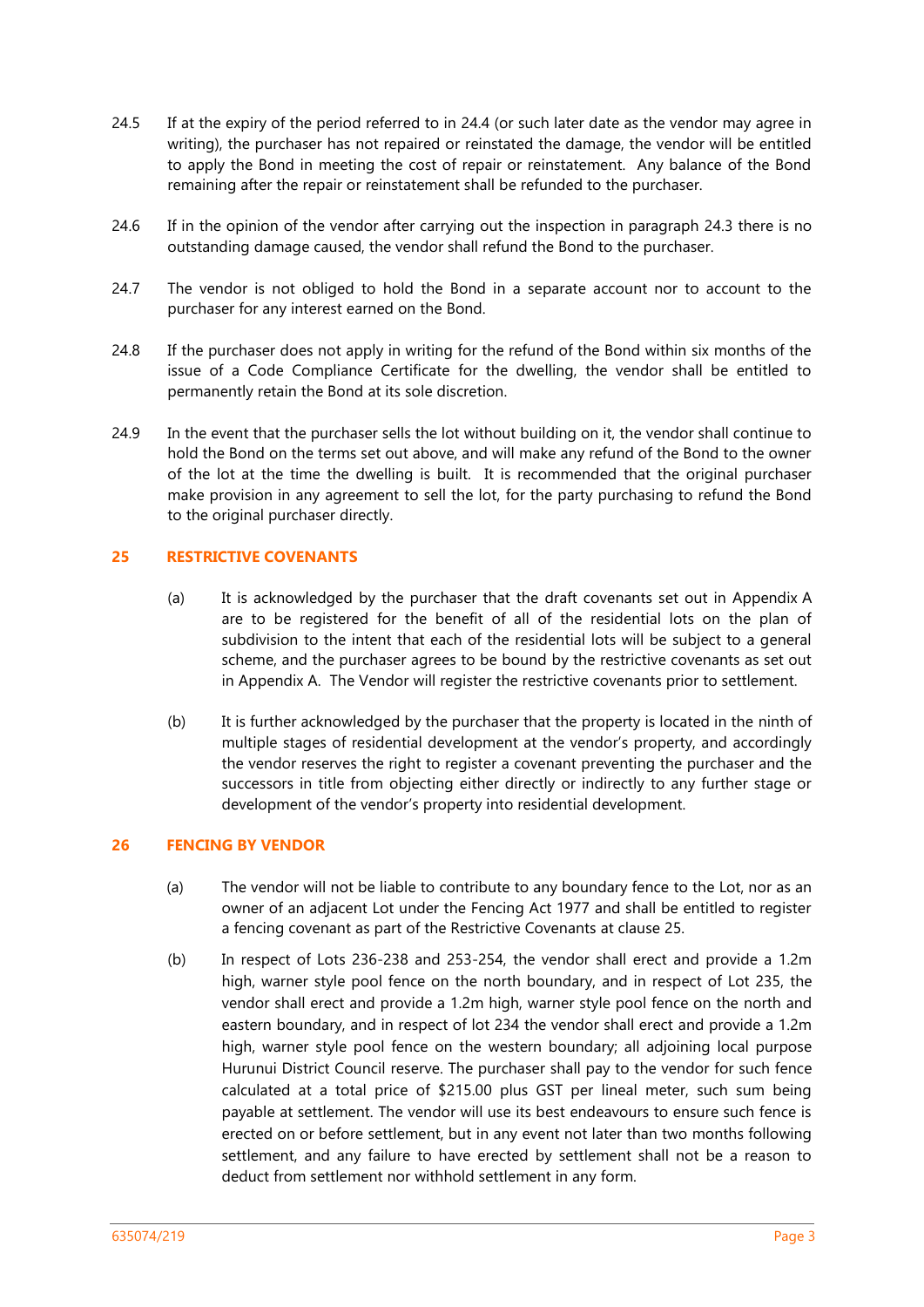- (c) In respect of Lot 214 the vendor shall erect and provide a 1.8m high, standard wooden paling fence on the eastern boundary, adjoining local purpose Hurunui District Council reserve. The purchaser shall pay to the vendor for such fence calculated at a total price of \$100.00 plus GST per lineal meter, such sum being payable at settlement. The vendor will use its best endeavours to ensure such fence is erected on or before settlement, but in any event not later than two months following settlement, and any failure to have erected by settlement shall not be a reason to deduct from settlement nor withhold settlement in any form.
- (d) In respect of Lots 232 to 234 the vendor shall erect and provide a 1.8m high, standard wooden paling fence on the northern boundary, adjoining neighbouring land. The purchaser shall pay to the vendor for such fence calculated at a total price of \$100.00 plus GST per lineal meter, but for a half share only of the total cost, such sum being payable at settlement. The vendor will use its best endeavours to ensure such fence is erected on or before settlement, but in any event not later than two months following settlement, and any failure to have erected by settlement shall not be a reason to deduct from settlement nor withhold settlement in any form.

## **27 SETTLEMENT AND PAYMENT OF PURCHASE PRICE**

- 27.1 The deposit shall be paid by one payment of  $$$  on the date that all purchasers conditions have been satisfied.
- 27.2 The balance of the purchase price, together with the other moneys payable by the purchaser under this agreement shall be paid five (5) working days after the date that the vendor's solicitor notifies the purchaser's solicitor that a search copy, as defined in Section 172A of the Land Transfer Act, is obtainable.

## **28 PURCHASER'S CONDITIONS OF SALE**

- 28.1 This contract is subject to the purchaser obtaining finance on terms and conditions acceptable to itself/themselves within 10 working days of the date of this contract.
- 28.2 This contract is subject to the purchaser being satisfied, after taking such advice as the purchaser may wish, that the property is in all respects suitable to the purchaser. The purchaser (or their solicitor) shall notify the vendor's solicitor within 10 working days from the date of this contract as to the fulfilment or otherwise of this condition. This condition is inserted for the sole benefit of the purchaser.

## **29 VEHICLE ENTRANCES / LETTERBOXES**

- 29.1 Each Lot must be provided with a vehicle crossing constructed by the purchaser at their cost in accordance with Hurunui District Council standards prior or in association with a building consent being issued for the dwelling to be constructed on the Lot and in accordance with the "Vehicle Crossing Type A" or "Vehicle Crossing Type B", in as per attached KF Consilium drawing 1027/1300. The vendor shall also have the sole discretion to approve of any proposed vehicle crossing site in order to regulate the design aesthetics of the development.
- 29.2 The owners of Lots 214 to 219, 223 to 225, 229, 230, 234, 235, 242, 243, 246 to 250, and 257